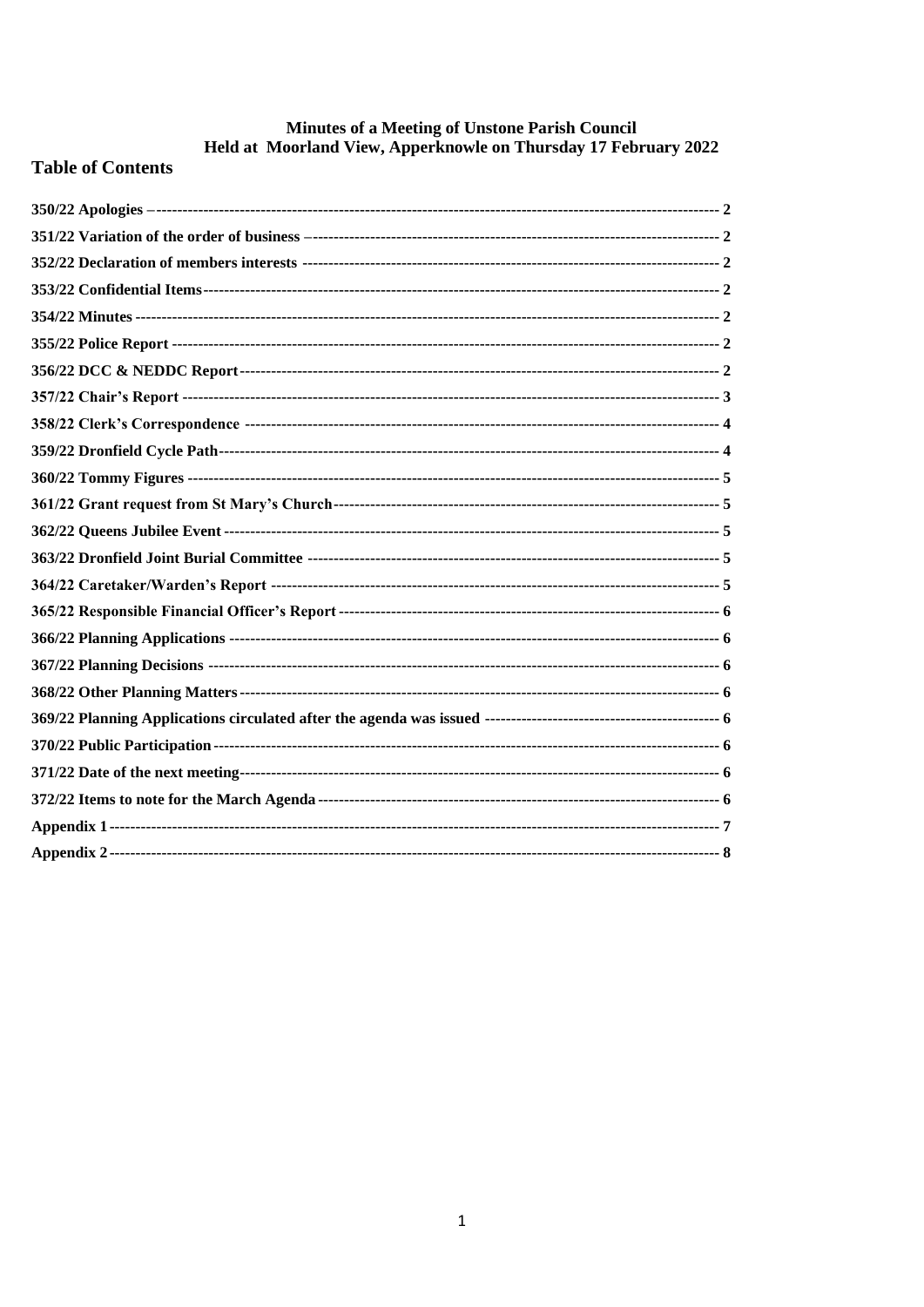#### **Minutes of a Meeting of Unstone Parish Council Held at Moorland View, Apperknowle on Thursday 17 February 2022**

**Present:** Cllr Hopkinson (in the Chair) Cllr Davison, Hill, Land, Lilleyman, Perkins, Rogers and Smith

**In Attendance:** E Smith (Relief Clerk/RFO), M Brown (Caretaker/Warden) and 6 members of the Public

<span id="page-1-0"></span>**350/22 Apologies –** Cllr Dale – Family Commitment

<span id="page-1-1"></span>**351/22 Variation of the order of business –** No variations

<span id="page-1-2"></span>**352/22 Declaration of members interests** - No declarations

- <span id="page-1-3"></span>**353/22 Confidential Items** – No confidential matters
- <span id="page-1-4"></span>**354/22 Minutes** of the UPC meeting on Thursday 20 January 2022 **RESOLVED** Approved

#### <span id="page-1-5"></span>**355/22 Police Report**

PCSO Flowers sent a report detailing the following crimes which were reported in the Parish in January 2022 2 x Violent crime against a person, 1 x Theft and 1 x Misc. **RESOLVED** noted report.

#### <span id="page-1-6"></span>**356/22 DCC & NEDDC Report - Cllr Dale reported:**

- 1. **Unstone Juniors Ofsted** It is a really good read and Cllr Dale has already emailed the Head to say congratulations but thought it might be a nice gesture for UPC to write to them as well. **RESOLVED** Clerk to send congratulations letter to Unstone Junior School.
- 2. **One Planet Matters / Community Orchards** Cllr Dale has received some email dialogue with a charity who support community orchards and community growing schemes to be set up. They are currently doing a few others in other parts of North East Derbyshire and are interested to see if there is any interest within Unstone. Cllr Dale has showed them around a few of the spots in the village which may be suitable, and they are quite interested in working with the Council. For the orchards, they help to source the trees and volunteers to plant them as well as cover some of the costs (Cllr Dale can access other funding to help fund them as well) and they aim to do it on Council land either some of the NEDDC bits or UPC parks. The idea being that they also work with the Council to get local volunteer groups going to help maintain them. The orchards themselves do not need a lot doing, mainly just picking/collecting the fruit which would be free to all. They quite like the area near the Community Centre as a potential for a community growing space (i.e. veg borders). Clearly that will be much more labour intensive in terms of maintenance, and they will have to get a committed local volunteer group going to be able to keep on top of it but might be a good thing to consider. (It is NEDDC land, but they would need UPC support given the location and likely requirement to access water). They are happy to set up a Zoom meeting with the Council or come to our next Parish Council meeting, so if there is any interest Cllr Dale is happy to set this up with them or invite them to the next meeting so that all Councillors have a bit more detail on what they would like to do. From Cllr Dale's perspective, the community orchard at least sound like a good idea as it shows we are doing our bit in terms of the environment and could tie in quite nicely with the Queen's Green Canopy (Plant a Tree for the Jubilee) if we did it this year. **RESOLVED** Cllr Dale to invite One Planet Matters to the next Full Council meeting.

3. **Pooh Corner** – Cllr Dale forgot to mention this at the last meeting. Cllr Dale has had some discussions with the people who run Pooh Corner (down Springbank next to the Community Centre) which is a charity which rescues horses (more info here: [https://www.facebook.com/Pooh-Corner-](https://www.facebook.com/Pooh-Corner-1000121336819366/about/)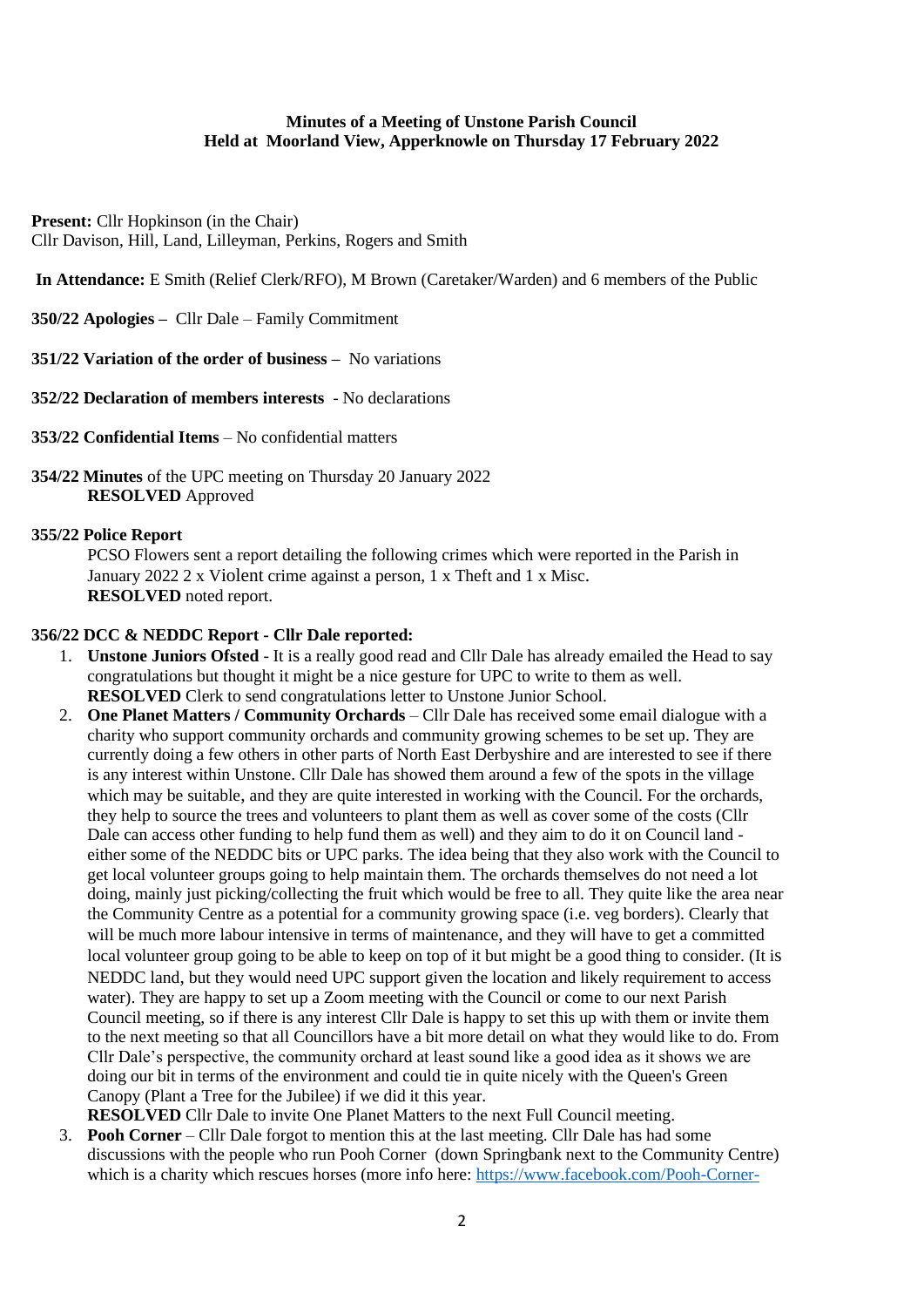[1000121336819366/about/\)](https://www.facebook.com/Pooh-Corner-1000121336819366/about/) about getting them some funding from DCC, but they also mentioned their issue with water at the moment. They currently must bring in tanks of it in the back of their cars. Again, Cllr Dale is not clear exactly on how much they use but wondered if the Council ought to consider allowing them access to the water supply at the Community Centre. Cllr Dale thinks it would help them out quite a bit.

**RESOLVED** Clerk to agenda for the next Full Council meeting.

- 4. **Planning Enforcement** Cllr Dale stated there has been quite a bit of activity recently on the Fleur De Lys. A Planning Contravention Notice (PCN) has been issued to the owners of the untidy area adjacent to the new flats. This is the first step in the process and requires them to provide information within 21 days. In some cases, this alone prompts the owners to tidy the site up so fingers crossed it has the desired effect, but if not, it is the starting point for potential further action against them dependent on the information they provide. Cllr Dale is meeting with the Planning Enforcement Officer in March after the 21 days has elapsed to go through it. Cllr Dale will also discuss the issue of the fencing off of the sump at the top of the site which DCC flooding team as they need access to in order to maintain the culvert that caused the issues back in 2019. Cllr Dale is also trying to get a meeting pulled together with DCC over the West Handley scrap yard which we can invite residents too to raise their concerns, but unfortunately that is going to need to be in March. **RESOLVED** Noted
- 5. **Dronfield Leisure Centre** Some good news following on from Eckington Pool's refurbishment. NEDDC have secured another grant from the Governments Public Sector Decarbonisation Fund for £1.4m to help reduce carbon emissions at Dronfield Leisure Centre. The proposals are to install air source heat pumps, plus solar panels on the roof as well as internal improvements as well. Could save around 200T of carbon emissions each year and will make it one of the most environmentallyfriendly leisure centres in the area together with Eckington.

**RESOLVED** Noted.

6. **Roads** - DCC are spending a record breaking £58m this coming year (2022/23) on highway capital schemes, including resurfacing, flooding measures, road safety measures and repairs to footways. 375 roads are on the list plus countless other pathways and structures. Typical spend in previous years was around £20m, so it is almost three times the norm. Several on the list are in the Unstone and Dronfield area, including Chesterfield Road, Old Whittington Lane and Birch Holt Grove (see Facebook post here with more details of which are on the

list: [https://www.facebook.com/photo?fbid=307500028066679&set=a.304889948327687\)](https://www.facebook.com/photo?fbid=307500028066679&set=a.304889948327687). This does unfortunately mean more roadworks, but for a good cause at least. Off the back of Facebook posts on this Cllr Dale has put several other roads and pavements forward for consideration as part of the review for the following year's programme (2023/24) so if there are any suggestions of roads or pavements in particular need, please let Cllr Dale know.

- **RESOLVED** Noted 7. **Pathways around Sharman** - One such pathway is those around Sharman which are split in terms of responsibility between DCC and NEDDC. DCC's pathways are in the attached - all others are NEDDC. Neither are fantastic and sadly a local resident had a nasty fall on one of the NEDDC pathways recently. The trip hazard has since been repaired but Cllr Dale is also trying to help them with putting a claim in. Cllr Dale has put forward the DCC pathways for consideration for next year's
	- programme as well, after already asking for the current year's programme but it not meeting the threshold. Cllr Dale is speaking to NEDDC too about the deterioration of their footways. **RESOLVED** Noted
- 8. **Apperknowle parking proposals**  Cllr Dale has mentioned this previously, but the new spaces now have planning permission and also recently got the funding agreed by NEDDC, so should be being progressed in the next few months. **RESOLVED** Noted

### <span id="page-2-0"></span>**357/22 Chair's Report - The Chair reported:**

- 1. Chair announced that the Queens Jubilee event will be held on 3 June 2022. **RESOLVED** Approved.
- 2. Cllr Dale's contribution towards the event.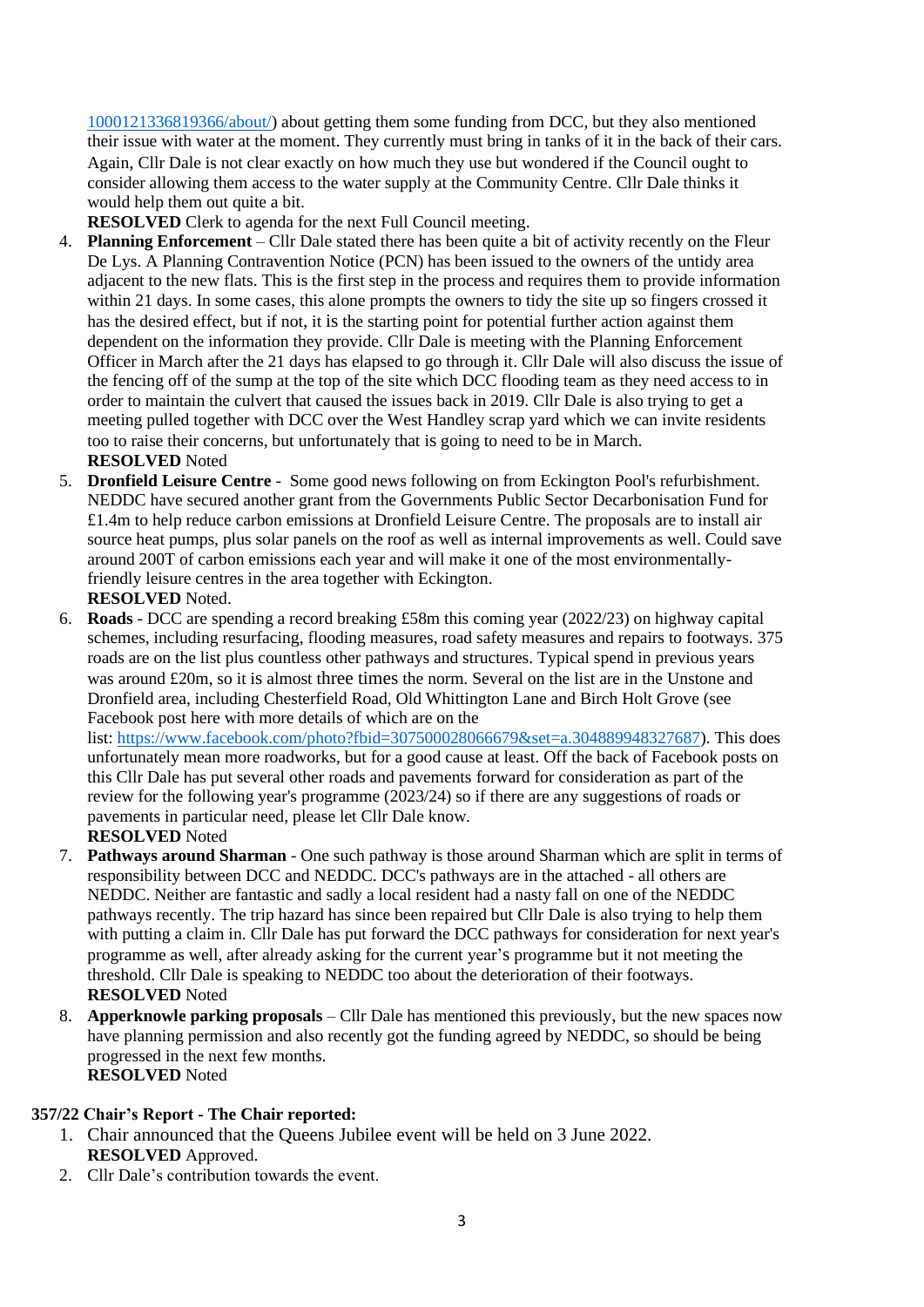**RESOLVED** Noted.

3. Unstone Parish Council contribution towards the Queens Jubilee event **RESOLVED** Approved use of £175.00 from section 137 towards the event.

#### <span id="page-3-0"></span>**358/22 Clerk's Correspondence**

- 1. NEDDC Chairman's Charity Event An evening with Paddy Kenny **RESOLVED** Noted
- 2. NEDDC Chairman's Charity Event Race Night **RESOLVED** Noted
- 3. NEDDC Chairman's Charity Event Renishaw Hall **RESOLVED** Noted
- 4. NEDDC Nomination for Standards Committee **RESOLVED** Approved to nominate Stephen Peters from Tupton Parish Council
- 5. NEDDC Gambling Act 2005 Policy Consultation **RESOLVED** No comments made
- 6. NEDDC Leaders Briefing February 2022 **RESOLVED** Noted
- 7. Unstone Juniors School Ofsted Report **RESOLVED** Clerk to send congratulations letters to Unstone Junior School
- 8. DALC February newsletters **RESOLVED** Noted
- 9. DALC Spring Seminar 5 April 2022 **RESOLVED** Clerk to attend
- 10. DCC Health Campaign Calendar **RESOLVED** Noted
- 11. Royal British Legion Planting a tree for the Queens Jubilee **RESOLVED** Deferred to next Full Council agenda as consideration maybe given to St Marys Church Jubilee Garden grant
- 12. Peace Funerals Apperknowle Discount

Clerk read the response received from Peace Funerals regarding the query over the discount given to parishioners.

During the Parish Council meetings, Peace Funerals referred to a discount for 'local residents. At the time of the meetings, they were uncertain what geographical area 'local residents' would cover in this context. Peace Funerals were also uncertain as to what the discount would be.

Cemeteries run by local authorities do not offer a discount to residents, but rather charge a premium to people who live outside their Borough or Parish, and because Local Authority cemeteries receive funding by their respective Councils, it seems only fair to charge a premium to people that have not contributed to the Council tax.

Due to Apperknowle Natural Burial Ground being a privately run cemetery and does not receive any funding or help from Unstone Parish Council, or any other Council, they do not feel it would be fair to charge a premium to people who live outside of the Parish.

Instead, as part of their commitment to the local community, they are offering a discount to 'local residents'. The geographical extent of this discount, along with the size of the discount is something they did not clarify in any of the Parish Council meeting attended. Over the last year, as a team, Peace Funerals have had many discussions looking into this, and it was only a few weeks before the burial ground opened that they made a decision. Peace Funerals concluded a 'local resident' would be someone living in the post code are of S18 4\*\* so that people could easily work out if they are eligible for the discount or not.

**RESOLVED** Clerk to write to Peace Funerals and ask them to reconsider and include the whole of Unstone Parish for a discount.

### <span id="page-3-1"></span>**359/22 Dronfield Cycle Path**

Clerk read the correspondence received from DCC regarding the Cycle path.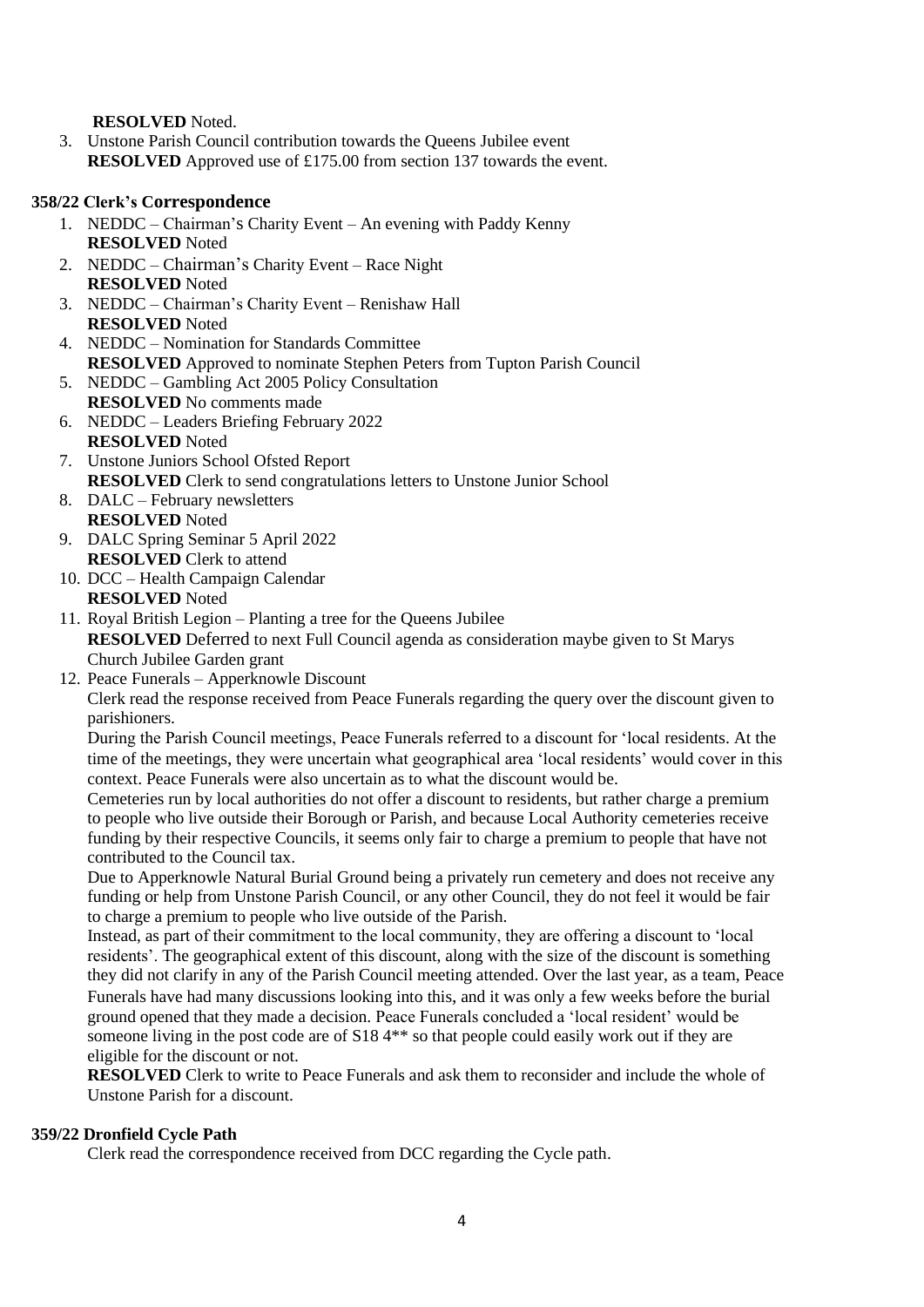DCC are looking to commence works on Phase 5 of the Cycleway (between the school and garden centre) on Monday 28 February and expect work to be completed in 5 weeks. DCC may extend this slightly if they are able to make arrangements for re-positioning of a BT Pole and to pick up some missing coloured surfacing and other issues that they have noted with previous phases. DCC are still preparing their report on the remaining phases of the scheme (Phase 2 between the layby and car wash and Phases 6 & 7 between the garden centre and Peak Resort). This is to enable them to evaluate the best route through/round Unstone Green following the suggestions made at the Parish Council meeting back in October. DCC Designer and Officer walked the route, assessed its advantages and difficulties but need to submit a report to their Project Board to enable them to discuss and decide how to proceed. Phase 2 has been included in this review because they have identified a rather expensive undertaker diversion that needs to be assessed. Now they are about to start Phase 5, the Council may recall DCC asking permission (which UPC kindly gave at the meeting in October) to replace the bench and bin adjacent the layby by the school. DCC are wondering if UPC have a particular supplier or specification that you have for these? If so, could you please let me know so we can source the right products.

**RESOLVED** Noted report received. Bench to be purchased should match the current ones previously purchased by UPC and the bin would be the responsibility of NEDDC so their preference should be sought for this.

#### <span id="page-4-0"></span>**360/22 Tommy Figures**

Cllr Rogers had nothing to report at this stage. **RESOLVED** Deferred to the next Council meeting.

#### <span id="page-4-1"></span>**361/22 Grant request from St Mary's Church**

Cllr Smith asked Dronfield Relief in Need to help with the request but there would be no support given at this time.

Cllr Dale stated there was monies available from his DCC grant fund.

**RESOLVED** Award £500 to provide plants and materials for a Queens Jubilee Memorial Garden. Church Warden to come back to the March Council meeting with costings.

#### <span id="page-4-2"></span>**362/22 Queens Jubilee Event**

Cllr Perkins stated that Handley Garden Centre would donate rose bushes to the project, St Mary's need to contact them directly regarding this offer.

**RESOLVED** Approved the sum of £500 towards the Jubilee Garden. Caretaker to meet with St Mary's Church to discuss requirements further as the Council would like to consider a tree in this area for the Queens Jubilee if the space were large enough.

#### <span id="page-4-3"></span>**363/22 Dronfield Joint Burial Committee**

Clerk has not received any correspondence from NEDDC since the report had been submitted for consideration.

**RESOLVED** Clerk to ask Cllr Dale to chase this up as a District Councillor at NEDDC.

#### <span id="page-4-4"></span>**364/22 Caretaker/Warden's Report**

- 1. The roller shutter company has cancelled the installation of the roller shutter.
- 2. Fire extinguishers have been serviced no issues have been reported.
- 3. Routine checks on all bins, grit bins, dog bins, bus shelters, benches around the Parish
- 4. Routine grounds maintenance around all play areas
- 5. Routine play area inspections and litter picks
- 6. Routine moss and algae control around the Parish
- 7. New litter bin has been installed at Whittington Lane play area
- 8. Repair to rotten fence posts at Sharman play area are now complete
- 9. All rotten notice boards have now been replaced **RESOLVED** Noted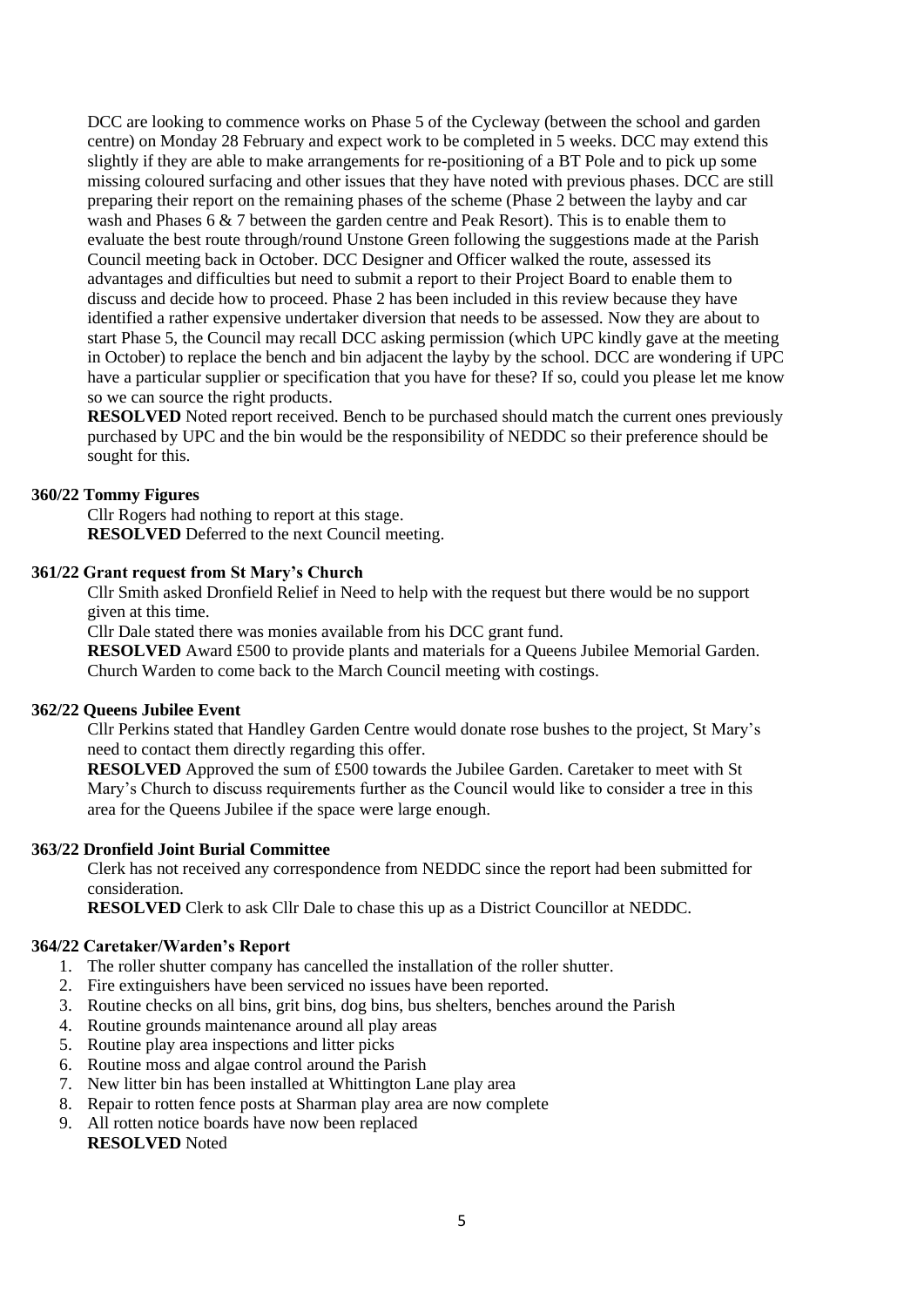#### <span id="page-5-0"></span>**365/22 Responsible Financial Officer's Report**

- 1. The RFO's payment list for February 2022 totalling £7,113.51 had been circulated to Councillors (Appendix 1)
	- **RESOLVED** approved
- 2. The bank reconciliation up to 31 January 2022 had been circulated to Councillors (Appendix 2) **RESOLVED** approved
- 3. CCTV at Whittington Lane Play Area RFO reported the completion date for the camera will be 21 March 2022. **RESOLVED** Noted
- 4. Hall hire rate for regular class to be reduced due to COVID **RESOLVED** Approved reduction until 31 March 2022.

#### <span id="page-5-1"></span>**366/22 Planning Applications**

NED 22/00063/FLH – Single storey rear extension to living space at The Old School House, Barrack Road, Apperknowle.

**RESOLVED** No comments made

NED 22/00077/FLH – Application for part demolition of rear building, re-build with additional single storey rear extension, new boundary wall and site entrance (Revised Scheme of 21/01162/FLH) at The Cornerstone, Main Road, Unstone **RESOLVED** No comments made

<span id="page-5-2"></span>**367/22 Planning Decisions**

NED 21/01336/FL – Application for retention of garage and conversion to 2 garages at Top Farm, Ash Lane, Summereley, Apperknowle – **Conditionally Approved – 13 January 2022 RESOLVED** to note

#### <span id="page-5-3"></span>**368/22 Other Planning Matters**

No other planning matters

#### <span id="page-5-4"></span>**369/22 Planning Applications circulated after the agenda was issued**

NED 22/00070/DISCON – Discharge of conditions 5 (Boundary treatments), 6 (Phase 1 contamination report), 9 (Bat Licence) and 10 (Lighting Strategy) pursuant of 21/00281/CUPDMB at Ramshaw Farm, Windmill Lane, Hundall **RESOLVED** No comments made NED 22/00121/FLH – Proposed new entrance porch at Warren House, Westfield Lane, Middle Handley **RESOLVED** No comments made

#### <span id="page-5-5"></span>**370/22 Public Participation**

A member of the public spoke about submitting an application for a grant. A member of the public queried how the precept was calculated and also how to report crimes/other matters to the Police.

<span id="page-5-6"></span>**371/22 Date of the next meeting** was confirmed for Thursday 17 March 2022 at 7pm

#### <span id="page-5-7"></span>**372/22 Items to note for the March Agenda**

One Planet Matters/ Community Orchards Pooh Corner – Water Issues

The meeting closed at 7.48pm

Chair's signature………………………………………………………………………17 March 2022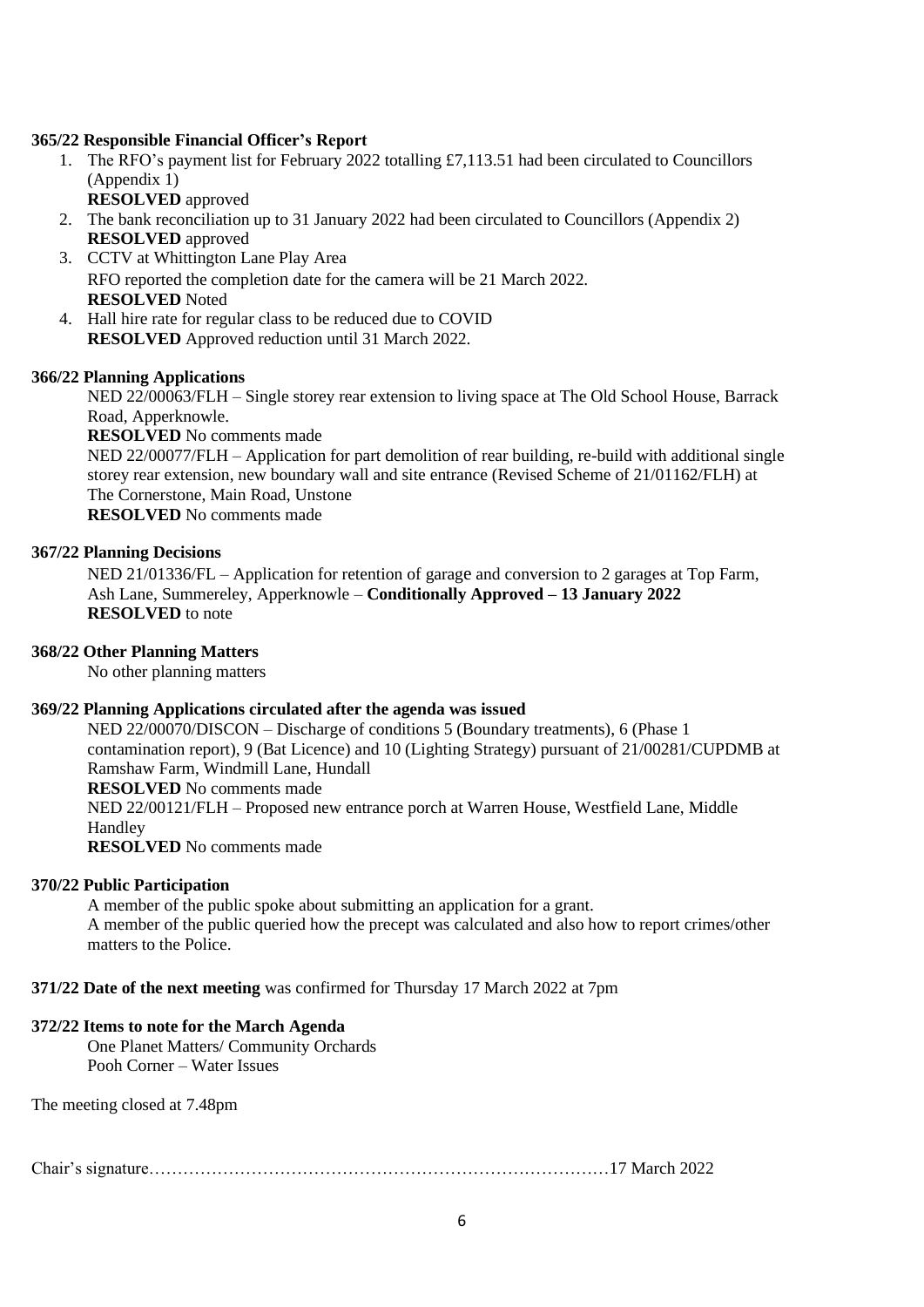# **Appendix 1**

**February Cheque Requests**

<span id="page-6-0"></span>

|             | Payee                     | <b>Details</b>                                                                   | <b>Amount</b> | <b>Vat Rec</b> | <b>Total</b> |
|-------------|---------------------------|----------------------------------------------------------------------------------|---------------|----------------|--------------|
| D/D         | Leasys                    | Van HP Charge 22/SAT/00014997                                                    | £265.89       | £53.17         | £319.06      |
| D/D         | <b>British Gas</b>        | Gas Bill (08/12/2021 to 07/01/2022)                                              | £122.93       | £6.14          | £129.07      |
| D/D         | <b>NEDDC</b>              | <b>Trade Waste Collections</b>                                                   | £38.09        | £0.00          | £38.09       |
| D/D         | <b>Nest</b>               | Pension Contributions February 2022                                              | £93.01        | £0.00          | £93.01       |
| D/D         | <b>Unity Trust</b>        | Xmas Party, Syphon, Headlamp                                                     | £268.73       | £21.78         | £290.51      |
| D/D         | Water plus                | <b>Water Supply</b>                                                              | £36.72        | £0.00          | £36.72       |
| S/O         | <b>Wish Computers</b>     | Web site management                                                              | £23.00        | £0.00          | £23.00       |
| D/D         | <b>British Gas Lite</b>   | Electric Bill (12/11/2021 to 09/01/2022)                                         | £38.20        | £4.78          | £42.98       |
| <b>BACS</b> | <b>Broadfield Mowers</b>  | Service of Husqvarna LC153V Mower                                                | £133.77       | £26.76         | £160.53      |
| <b>BACS</b> | <b>Broadfield Mowers</b>  | Service of Husqvarna TS243 Mower                                                 | £176.38       | £35.28         | £211.66      |
| <b>BACS</b> | <b>DALC</b>               | Year End Accounts and Audit 17/02/22<br>Service and replacement roller for Floor | £30.00        | £0.00          | £30.00       |
| <b>BACS</b> | <b>Killis</b>             | Cleaner                                                                          | £101.50       | £20.30         | £121.80      |
| <b>BACS</b> | E D Steel Ltd             | Gloves, Padlock & Corner Braces                                                  | £42.03        | £8.51          | £50.54       |
| <b>BACS</b> | <b>NEDDC</b>              | Emptying Dog Bins (Oct to Dec 2021)                                              | £877.50       | £175.50        | £1,053.00    |
| Cash        | Posh Hand Wash            | Van Wash 20/01/2022                                                              | £12.00        | £0.00          | £12.00       |
| <b>BACS</b> | <b>British Gas</b>        | New Meter at Whittington Lane                                                    | £100.49       | £20.10         | £120.59      |
| 300265      | <b>St Johns Ambulance</b> | <b>Christmas Party Donation</b>                                                  | £50.00        | £0.00          | £50.00       |
| <b>BACS</b> | Poundland                 | <b>Christmas Party Supplies</b>                                                  | £17.75        | £0.00          | £17.75       |
| <b>BACS</b> | <b>Blue Flame</b>         | <b>Annual Service Plan for Boiler</b>                                            | £450.00       | £90.00         | £540.00      |
| <b>BACS</b> | Wish Computers Ltd        | Microsoft Office & Anti Norton                                                   | £191.67       | £38.33         | £230.00      |
| <b>BACS</b> | Miscellaneous             | Payroll February 2022                                                            | £2,817.34     | £0.00          | £2,817.34    |
| <b>BACS</b> | <b>HMRC</b>               | Payroll February 2022                                                            | £725.86       | £0.00          | £725.86      |
|             |                           | <b>February 2022 Payments Total</b>                                              | £6,612.86     | £500.65        | £7,113.51    |